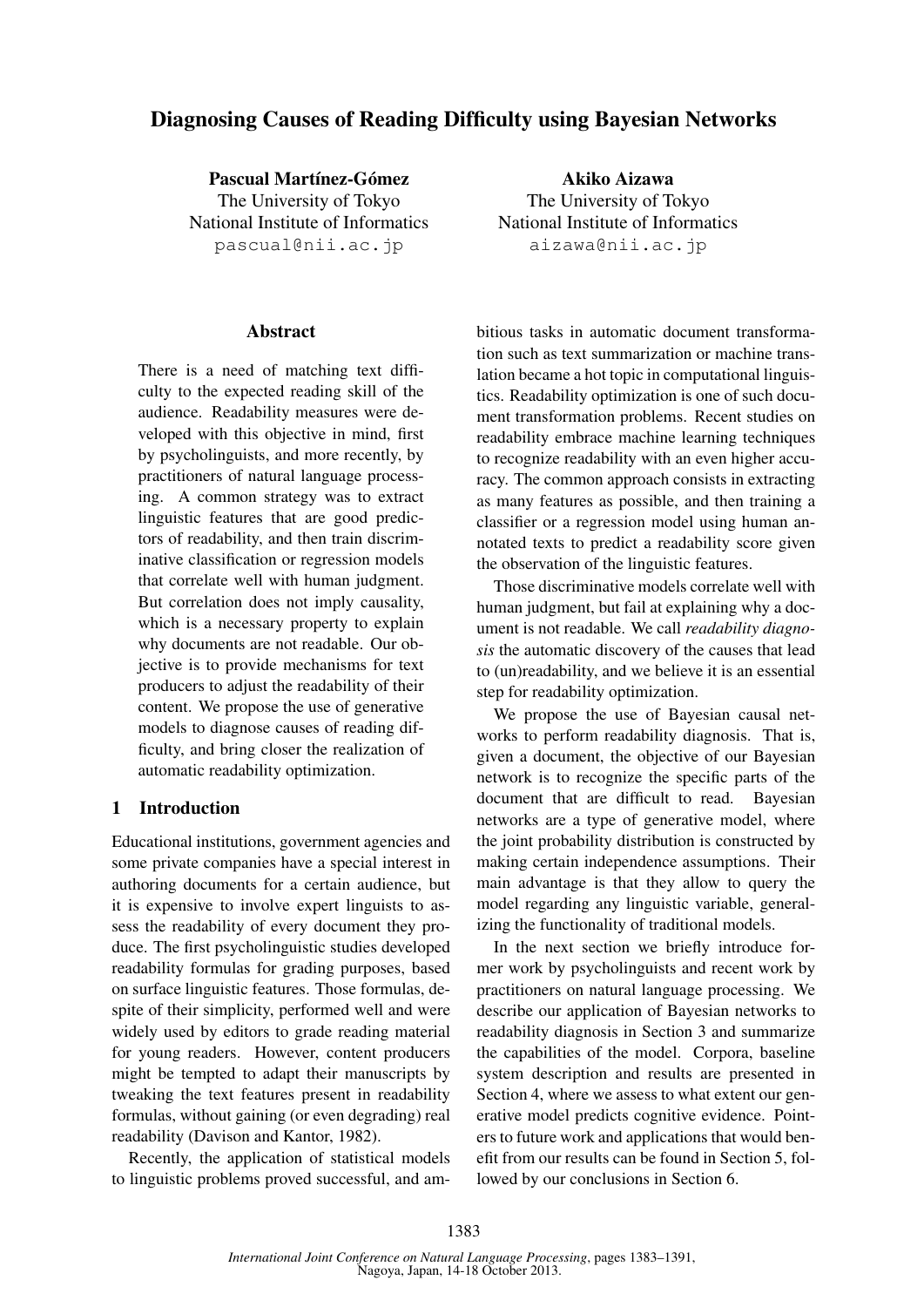#### 2 Related Work

Readability formulas have been the subject of investigation long before the existence of current natural language processing techniques. Although sophisticated methods could have been developed, there was an emphasis on easy-to-compute formulas, where the readability score of a text is computed as a function of its linguistic features.

The Flesch-Kincaid formula (Flesch, 1948; Kincaid et al., 1975) was probably the first in gaining wide recognition among publishers. This formula is a linear combination of two variables<sup>1</sup>, as:

$$
r_{\text{score}} = 0.39 \times \text{ASL} + 11.8 \times \text{ASW} - 15.59 \text{ (1)}
$$

where ASL is the average number of words per sentence, and ASW is the average number of syllables per word. Despite of its simplicity, ASL and ASW are very discriminative linguistic features when assessing readability and this formula correlates surprisingly well with human judgment.

The search for more discriminative linguistic features continued, and Mc Laughlin (1969) found that the number of polysyllabic words in a certain amount of text is also a good predictor of reading difficulty. The rationale behind such a linguistic feature could be that the required lexical processing is higher when the word is longer, or that long words tend to be more infrequent and difficult to read (Rayner and Duffy, 1986). This work was followed by others (Fry, 1990) that counted the number of words in the text that were contained in the vocabulary of specific word lists. The use of word lists introduced a new dimension in readability, since it was possible to design hand-crafted lists that could not only account for lexical frequency, but also for semantic complexity.

Building on the idea of lexical frequency and counting on large amounts of text data, the use of word lists was generalized into unigram language models (Si and Callan, 2001), which increased the correlation with human judgment on readability.

Linguistic features of different nature were also explored, and grammatical features are an example of them (Heilman et al., 2007). Those features alone were found not to be as discriminant as the lexical ones, but performed well in combination with them. However, the effects were not additive, which suggests that variables correlated with each other to a certain extent. This was also noted in some other works (Petersen and Ostendorf, 2009), where syntactic features were also used, in combination with higher order n-gram language models.

Automatic text transformation for readability optimization is a task that naturally follows former readability studies and the large scale need of producing content for specific audiences. Authors in (Carroll et al., 1999; Devlin et al., 1999; Siddharthan, 2003) approached the problem using rules for syntactic transformation, anaphora substitutions and vocabulary simplifications, but those rules were not experimentally tested for their target readers. Williams and Reiter (2005) did test their transformation rules, but they were limited to assess the effects of their set of rules, which had a low coverage. Other authors (Aluísio et al., 2010; François and Fairon, 2012) integrated readability scores in authoring systems, to assist text simplification rather than fully automating it.

Previous work has concentrated on finding linguistic features that are good predictors of readability, and building discriminative models that best correlate with human judgment. But those models can only indicate whether a piece of text is readable or not, and fail in explaining the causes. In view of (semi-)automatic text simplification and readability optimization, we propose Bayesian causal networks as a generative model for readability. In this approach, readability is modeled as a factored joint probability distribution over lexical, part of speech, syntactic, semantic and discourse features. This provides an interpretable model to gain linguistic insight about what features impact most on readability in a *specific document* and to understand how that text should be transformed to increase readability even under human-imposed constraints.

# 3 Methodology

### 3.1 Discriminative and Generative Models

Previous work on readability assessment has focused on the development of discriminative models. Those discriminative models are functions  $\phi$ that map instantiations  $\ell$  of a set of linguistic features L to a readability score  $r \in \mathbb{R}$ ,  $\phi : \mathcal{L} \to$ R. In this work, examples of linguistic features are "proportion of verbs to words", or "maximum number of active lexical chains" in a given text, and their instantiations are their actual values for that text. If we normalize the readability measure

<sup>&</sup>lt;sup>1</sup>We will use the term *variables* interchangeably with *linguistic features*.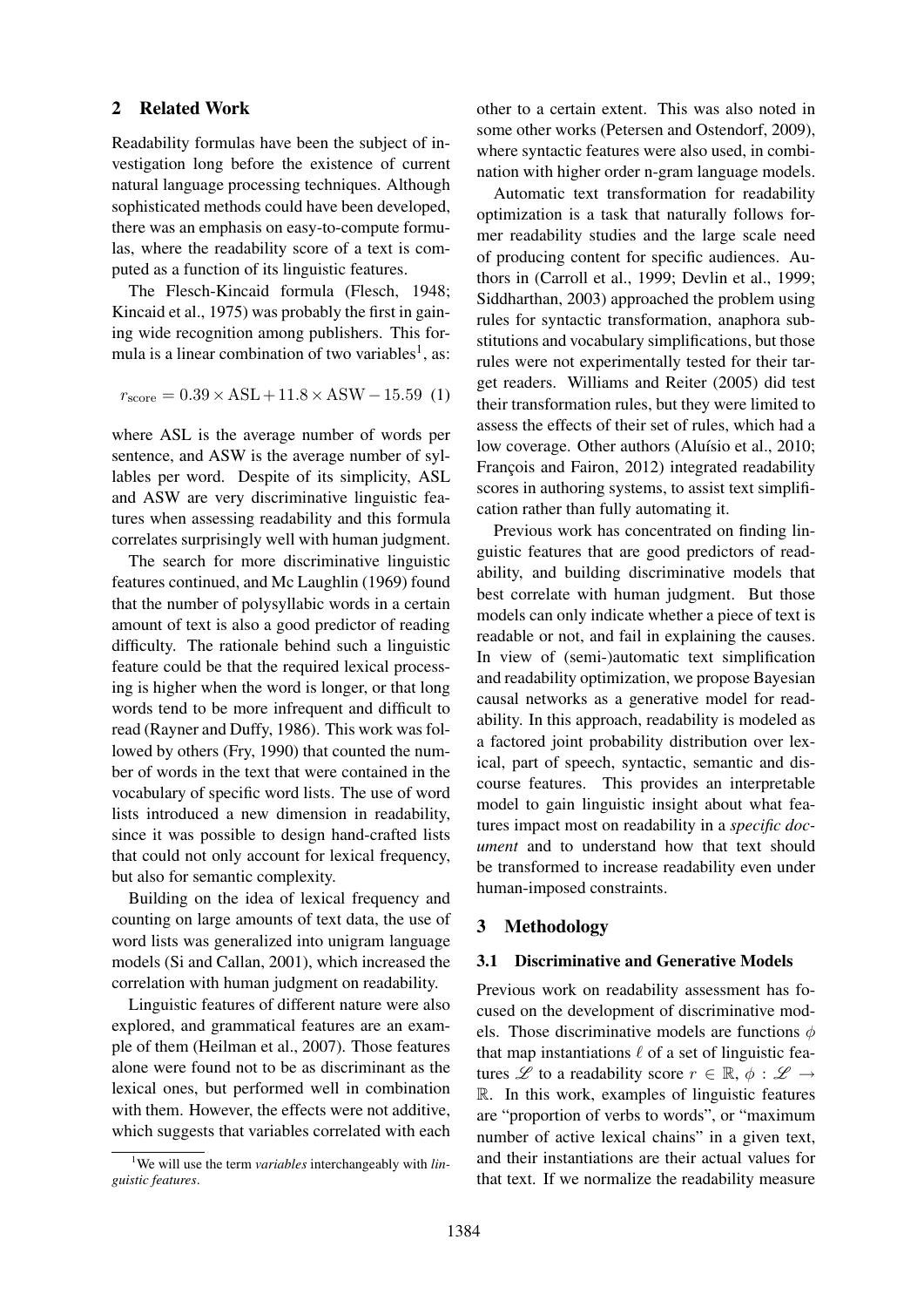so that it assigns 1 to the whole space of possible feature instantiations, we can regard the readability score as a probabilistic measure, and without loss of generalization, reformulate the problem as:

$$
\hat{r} = \underset{r}{\operatorname{argmax}} \Pr(r \mid \ell), \tag{2}
$$

where we have to find the readability score  $r$  with maximum probability, given the instantiation  $\ell$  of the set of linguistic features  $\mathscr{L}$ .

In this approach, the probability on all possible reading score assignments is well defined, but there is no attempt to model the probability of the instantiations  $\ell$  of linguistic features  $\mathscr{L}$ . As it has been reported in related work, most explanatory effects on readability do not add up across all linguistic features. This suggests that linguistic features interact with each other and have mixed effects on readability prediction. There have been ablation and correlation studies to bring light on those feature interactions (Kate et al., 2010), but they were limited to a few feature combinations and no attempts were done to study causal relationships or other conditional independencies.

To attain diagnosis capabilities, we propose the use of Bayesian causal networks as an example of generative models  $Pr(r, \ell)$ , where the readability score and the linguistic features are modeled *together* using a joint probability distribution. There are, however, some challenges associated to this model that are described below.

#### 3.2 Independence Assumptions

To preserve generality, we will regard joint probability distributions as tables, where every row defines the probability of a discrete value assignment to all linguistic features and the readability score. The number of parameters to be estimated in the model is proportional to the number of possible assignments, which is exponential with the number of linguistic features. A simple approach is to consider the readability to be dependent on all features, but all features independent from each other. The joint probability distribution can be consequently defined as:

$$
\Pr(r, \mathcal{L}) = \Pr(r, l_1, \dots, l_m) \n\approx p(r \mid l_1, \dots, l_m) \cdot p(l_1) \cdots p(l_m),
$$
\n(3)

where  $p(l_i)$  are the priors for every linguistic feature  $l_i$ , and the conditional probability distribution  $p(r | l_1, \ldots, l_m)$  models the non-linear relationship between linguistic features and the readability score. The graphical representation of this model can be found in Figure 1a, where the gray circles are observed linguistic features, and edges encode probabilistic influence (or dependency). Due to the simplicity of this network, the number of dependencies in  $p(r | l_1, \ldots, l_m)$  is large, which requires to estimate millions of parameters if there are more than twenty linguistic features.

In order to reduce the number of parameters without reducing the number of linguistic features, we will introduce language constructs in the form of hidden variables and set structural dependencies between the linguistic features and these language constructs. Guided by basic linguistic knowledge, we will detect sets of inter-dependent linguistic features and group them to a language construct consistent with the linguistic theory.

Examples of language constructs are the lexical difficulty Lex, the syntactic difficulty Syn, or the semantic difficulty Sem. Those variables cannot be directly measured in a text (because they are not well defined), but are rather unknown functions of some other linguistic features, such as the length of a word (in characters or syllables), the amount of uppercase letters (e.g. in acronyms) or the presence of digits (e.g. protein names in biology). The graphical representation that introduces language constructs as hidden variables can be found in Figure 1b. Those hidden variables are typically introduced in joint probabilistic models as:

$$
Pr(r, \mathcal{L}) = Pr(r, l_1, ..., l_m)
$$
  
= 
$$
\sum_{\text{Lex } \text{Syn Sem}} \sum_{\text{Sem}} Pr(r, \text{Lex, Syn, Sem}, l_1, ..., l_m)
$$
  
(4)

By inspecting Figure 1b, we can observe that readability score  $r$  is independent from observable linguistic features  $l_i$  given the language constructs Lex, Syn and Sem. Thus, we can rewrite Equation 4 to factorize over the graph in Figure 1b as:

$$
\Pr(r, l_1, \ldots, l_m)
$$
\n
$$
\approx \sum_{\text{Lex } \text{Syn Sem}} \sum_{\text{Sem}} p(r \mid \text{Lex}, \text{Syn}, \text{Sem})
$$
\n
$$
\cdot p(\text{Lex } | l_1, \ldots, l_i) \cdot p(\text{Syn } | l_{i+1}, \ldots, l_j)
$$
\n
$$
\cdot p(\text{Sem } | l_{j+1}, \ldots, l_m) \cdot p(l_1) \cdots p(l_m)
$$
\n(5)

where  $l_1, \ldots, l_i$  are inter-dependent lexical features that somehow influence the lexical difficulty,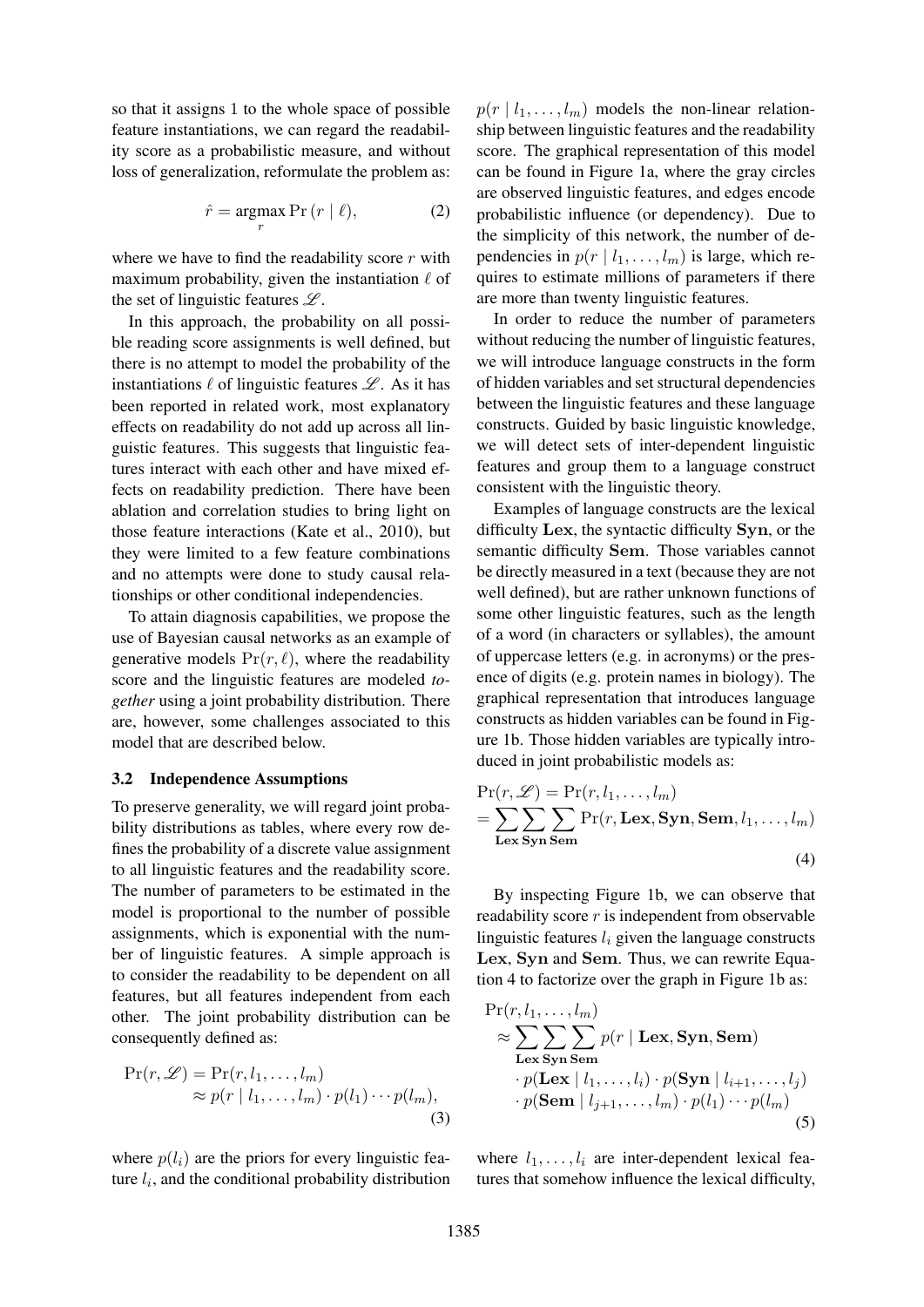

(a) Simple Bayesian network, where the readability score  $r$ depends on all linguistic features  $l_i$ . The number of parameters makes the estimation problem intractable.



(b) Structured Bayesian network that introduces language constructs (Lex, Syn and Sem) as hidden variables (white ellipses), with the purpose of reducing the dependencies of the readability score  $\overline{r}$  from the rest of the linguistic features.

Figure 1: Graphical representations of causal networks. Arrows denote probabilistic influence.

 $l_{i+1}, \ldots, l_j$  are syntactic features that influence syntactic difficulty, and the remaining are semantic features. Now the readability score  $r$  depends only on a small set of language constructs, which dramatically reduces the amount of parameters.

### 3.3 Estimating Parameter Values

Hidden variables and independency assumptions are often necessary to reduce the number of parameters that need to be estimated, specially when there are many variables or there is a limited amount of training data. In the factor graph of Figure 2, there is a conditional probability distribution (CPD)  $Pr(v \mid Pa_v)$  modeling the probability of every linguistic feature v given its parents  $Pa_v$ in the graph<sup>2</sup>. In this work, we make no assumptions on how a variable is related to its parents and we model this unknown relationship using nonparametric CPDs. The drawback is that we need to discretize the values of the linguistic variables and that the number of parameters<sup>3</sup> increases exponentially with the number of parent variables.

The estimation of the parameter values can be carried out using standard techniques that aim at optimizing the likelihood over the training data in presence of hidden variables. In this work, we used the Expectation-Maximization (EM) algorithm (Dempster et al., 1977) for that purpose.

#### 3.4 Querying the Model

Estimating the joint probability distribution  $Pr(r, \ell)$  has its advantages, since it gives us complete knowledge about the problem. In order to interpret the model, we can perform some insightful queries involving any variable.

Marginal Maximum a Posteriori is used to find the most probable value assignment to some linguistic features given some evidence. This query can mimic the functionality of discriminative models, where the objective is to find the most probable readability score  $\hat{r}$  given the linguistic evidence  $\ell^0$ , in presence of language constructs **L**:

$$
MAP(\hat{r} \mid \ell^0) = \underset{r}{\operatorname{argmax}} \sum_{\mathbf{L}} p(r, \mathbf{L} \mid \ell^0) \qquad (6)
$$

where the conditional probability distribution  $p(r, L \mid \ell^0)$  can be found by using the Bayes rule:

$$
p(r, \mathbf{L} \mid \ell^0) = \frac{p(r, \mathbf{L}, \ell^0)}{p(\ell^0)} \tag{7}
$$

Another application of marginal MAP queries is to gain linguistic insight about what characterizes unreadable texts. This insight could be obtained by querying the model in the opposite direction, i.e.  $\text{MAP}(\hat{\ell} \mid r^0)$ , where we want to obtain the most plausible linguistic instantiation  $\hat{\ell}$ given a certain readability level  $r^0$ . More complex queries can be similarly performed by conditioning the marginal MAP. For instance, the query  $MAP(\hat{\ell} | \mathbf{Lex}^{\text{high}}, r^{\text{good}})$  would result in the most plausible values of linguistic features that have a high lexical difficulty but a good readability.

Sensitivity analysis allows us to understand how sensitive a certain variable is to some observed linguistic features. In our study, we are interested in understanding what individual or combination of observable linguistic features influence most in the readability of a particular text. A common approach (Kjærulff and Madsen, 2007) is to compute the distance d between the joint probability distribution with different instantiations of the linguistic features under study.

#### 4 Experiments

We first describe the data that we used to train our systems, and the data grounded on cognitive

<sup>&</sup>lt;sup>2</sup>If a variable v has no parents, then its CPD is  $p(v)$ .

<sup>&</sup>lt;sup>3</sup>The term "non-parametric" might be misleading, since this type of CPDs have many parameters.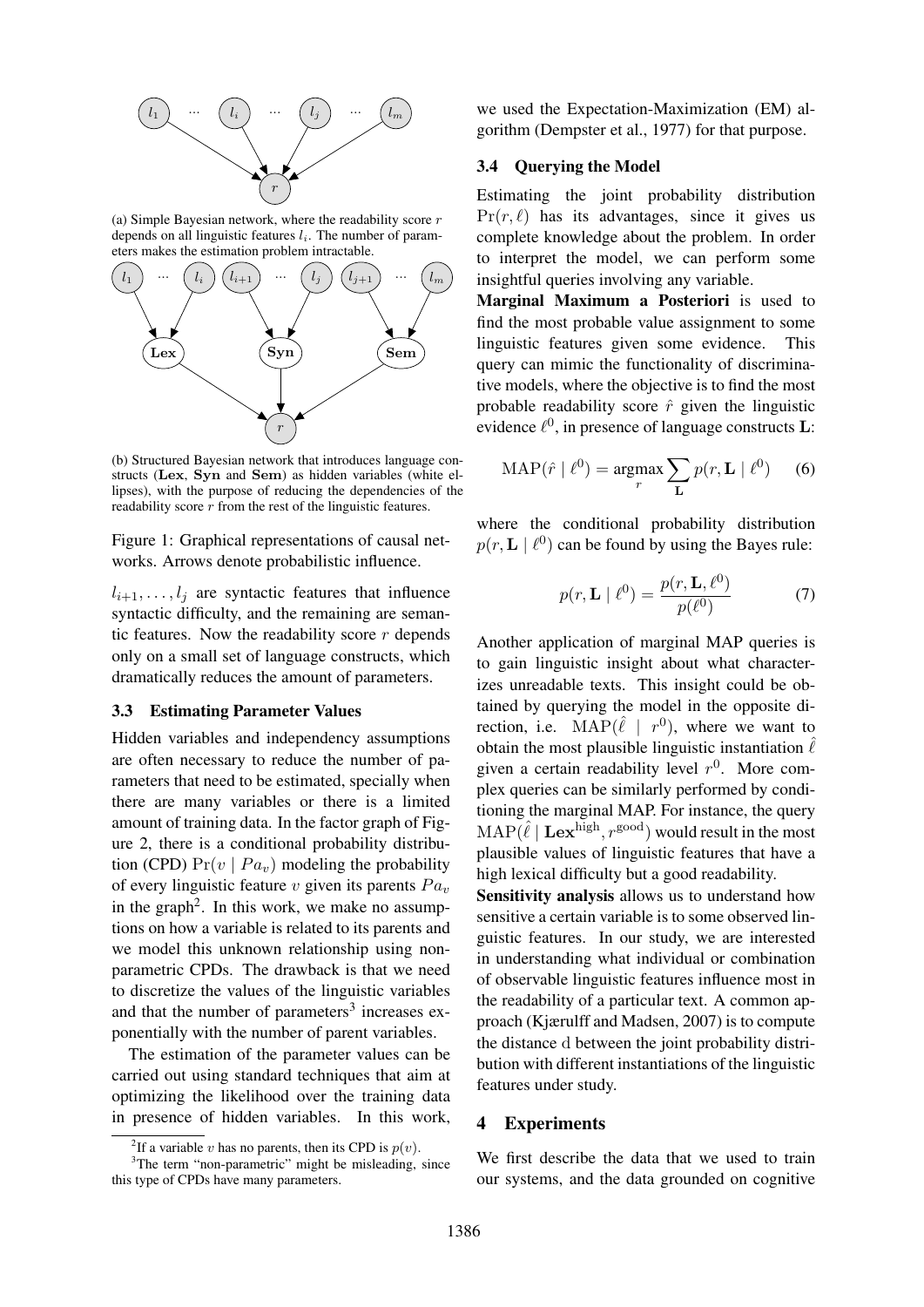effort that we used for validation. Then, we describe the full set of linguistic features and our baseline systems. Finally, we assess to what extent our Bayesian causal network is able to predict the specific parts of the documents that are difficult to read, and compare it to other systems.

## 4.1 Corpora

To estimate the parameters of the Bayesian causal network and our baseline systems, we opted to use texts from three corpora, namely Wikipedia Simple<sup>4</sup>, Wikipedia English<sup>5</sup>, and PubMed<sup>6</sup>.

Wikipedia has been a valuable resource for the development of text transformation methods, such as summarization (Biadsy et al., 2008), or machine translation (Smith et al., 2010), among others. Wikipedia Simple is a relatively new version of the Wikipedia English, where articles are written in simple English<sup>7</sup>. Wikipedia English does not require any specific writing style other than clarity, precision and completeness. Finally, PubMed corpus is a large collection of academic biomedical articles, where readability is often sacrificed for precision and completeness. We assume that these three corpora have different expected readabilities (high, intermediate and low, respectively), and we use them as readability annotations at document level. Some linguistic features considered in our work are sensitive to text length (i.e. number of active lexical chains or average coreference distance). For this reason, we collected only abstracts from Wikipedia Simple that contain 10, 11 or 12 sentences, and randomly sampled from Wikipedia English and PubMed the same amount of long abstracts with the same text length distribution as Wikipedia Simple, totaling in 8, 856 abstracts.

Our hypothesis is that Bayesian causal networks are capable of recognizing specific parts of documents that make texts difficult to read. To test our hypothesis, we need documents with readability annotations at sub-document level. But such finegrained annotations are difficult to obtain even for expert linguists because there are many linguistic variables involved in the annotation decisions.

In this work, we indirectly annotate the reading difficulty of every part of the text using an estimation of the expected cognitive effort required

<sup>7</sup>Guidelines to write in simple English are proposed in Wikipedia Simple, but are not strictly enforced.

to understand that part of the text. There are several methods that have been proposed to measure moment-to-moment cognitive effort, such as functional magnetic resonance imaging (fMRI) to quantify activations of certain brain areas, or measurements in pupil size changes. However, those methods have difficulties in aligning cognitive effort spatially and temporally to segments in a text, and we opted to measure fixation time on individual words due to its relative simplicity. Thus, we work under the assumption that higher cognitive effort is reflected as longer fixation durations, since parts of the text that are difficult to read require longer cognitive processing time.

On the text side, we characterize a part of a text by a quantification of its linguistic features at word level. Let  $f_{i,j}$  be the quantification of linguistic feature i at word  $w_i$ . As an example, linguistic feature "is noun",  $f_{\text{noun},j} = 1$  if  $w_j$  is a noun. Non-binary linguistic features can be similarly quantified in the range  $[0, 1]$  dividing their value by the maximum possible value. For features not defined at word level (e.g. "sentence length"), the feature quantification of words in the span are all equal to the quantification of the span.

In order to estimate fixation time  $T_i$  induced by every linguistic feature  $i$ , we accumulate fixation durations on words scaled by the quantification of every linguistic feature at those words, and normalize it by the total amount of fixation durations and total amount of feature quantification. Formally, let  $t_j$  be the total amount of fixation duration on word  $w_j$ . Then, fixation time  $T_i$  caused by linguistic feature  $i$  can be computed as:

$$
T_i = \frac{\sum_j t_j \cdot f_{i,j}}{(\sum_j t_j) \cdot (\sum_j f_{i,j})}
$$
(8)

We collected fixation durations on every word using the eye-tracker Tobii TX300, and used a text-gaze aligner (Martínez-Gómez et al., 2012) to correct the systematic errors introduced by the eye-tracker. There were 40 subjects participating in our study, and only the 20% of eye-tracking sessions with highest signal quality were selected for this study. Most subjects were non-native English speakers linked to academia, with varying language skills and background knowledge. They were asked to carefully read 2 documents on 3 topics (6 documents in total), about economics, nutrition and astronomy, and answer detailed questionnaires to assess their understanding. The average

<sup>4</sup>http://simple.wikipedia.org/

<sup>5</sup>http://en.wikipedia.org/

<sup>6</sup>http://www.ncbi.nlm.nih.gov/pubmed/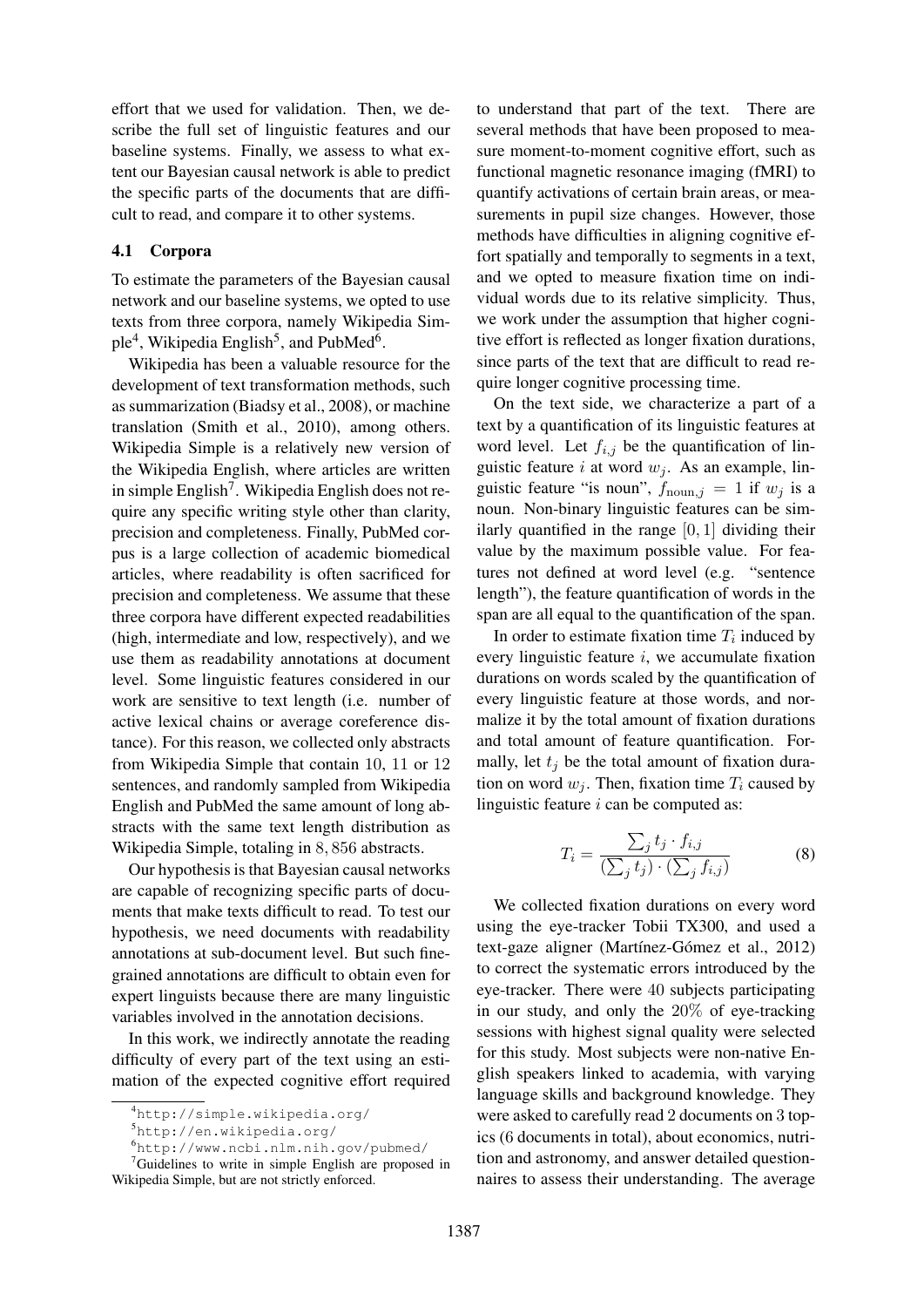

Figure 2: Graphical representation of our Bayesian causal network. Observable linguistic features are represented by white ellipses. Language constructs introduced as hidden variables are represented by gray ellipses. Directed edges indicate the direction of causality, and encode probabilistic influence.

duration of the reading and question-answering session was 1 hour, and every subject was compensated with the equivalent to 20 US dollars in cash at the end of the session. Documents contained 22.5 sentences and 469 words on average.

The objective of the Bayesian causal network will be to predict cognitive effort caused by each linguistic feature, and it will be compared to the results obtained by using discriminative methods.

#### 4.2 Feature Set

Figure 2 shows the 22 linguistic features (gray ellipses) that were used in this work, the 5 language constructs that were introduced as hidden variables (white ellipses), and their probabilistic relationships (directed edges). The linguistic features that appear as ancestors of lexical difficulty and Part of Speech (POS) correspond to their average at token level (i.e. in the case of "Numbers", the percentage of tokens that are numbers).

Named entities were extracted using the NLTK toolkit (Bird et al., 2009), word lengths (in syllables) were computed by averaging the number of stresses in the CMU pronunciation dictionary (Weide, 1998). The perplexity was computed using Google 5-grams (Brants and Franz, 2006) with deleted interpolation tuned on a tokenized and non-lowercased separate subset of representative sentences from all three corpora. The percentage of prepositions, nouns and verbs was computed using the NLTK POS tagger.

Following the work in (Hudson, 1995) we considered the maximum dependency density and average distance between dependents as linguistic features that influence syntactic difficulty, computed using a dependency parser (Klein and Manning, 2003). Terminal node to non-terminal node ratio is another typical phrase-based measure of syntactic difficulty, and it was computed using an HPSG parser (Miyao and Tsujii, 2008). The figure of merit, as given by the same parser, is a function of the lexical probability rules that are triggered during the automatic parsing, and somehow represents the parsing surprise.

Height of hypernyms were computed as the average distance between token lemmas to the most abstract term in WordNet (Fellbaum, 2010) and measures how specific terms are. "General", "Academic" and "OutVocabulary" features denote the average number of words appearing in the General Word Service List (West and Jeffery, 1953), in the Academic Word List (Coxhead, 1998), or in none of them.

The average distance between mentions and their referents, and the maximum number of active lexical chains were computed using a coreference resolution system (Raghunathan et al., 2010) in a similar fashion to how the average dependency distance and maximum dependency density were computed to measure syntactic difficulty. Finally, the average number of passive clauses was computed using the output of the HPSG parser, and the percentage of tokens that are discourse connectors was measured checking the occurrence of every token in a hand-crafted list of 279 connectors.

# 4.3 Baseline

Using our Bayesian network, we computed the importance of each linguistic feature for every document as the sensitivity of the network conditioned on the observation of the rest of the variables. We compared our system to two baselines. The first baseline, raw features, measures the importance of linguistic features (across the cor-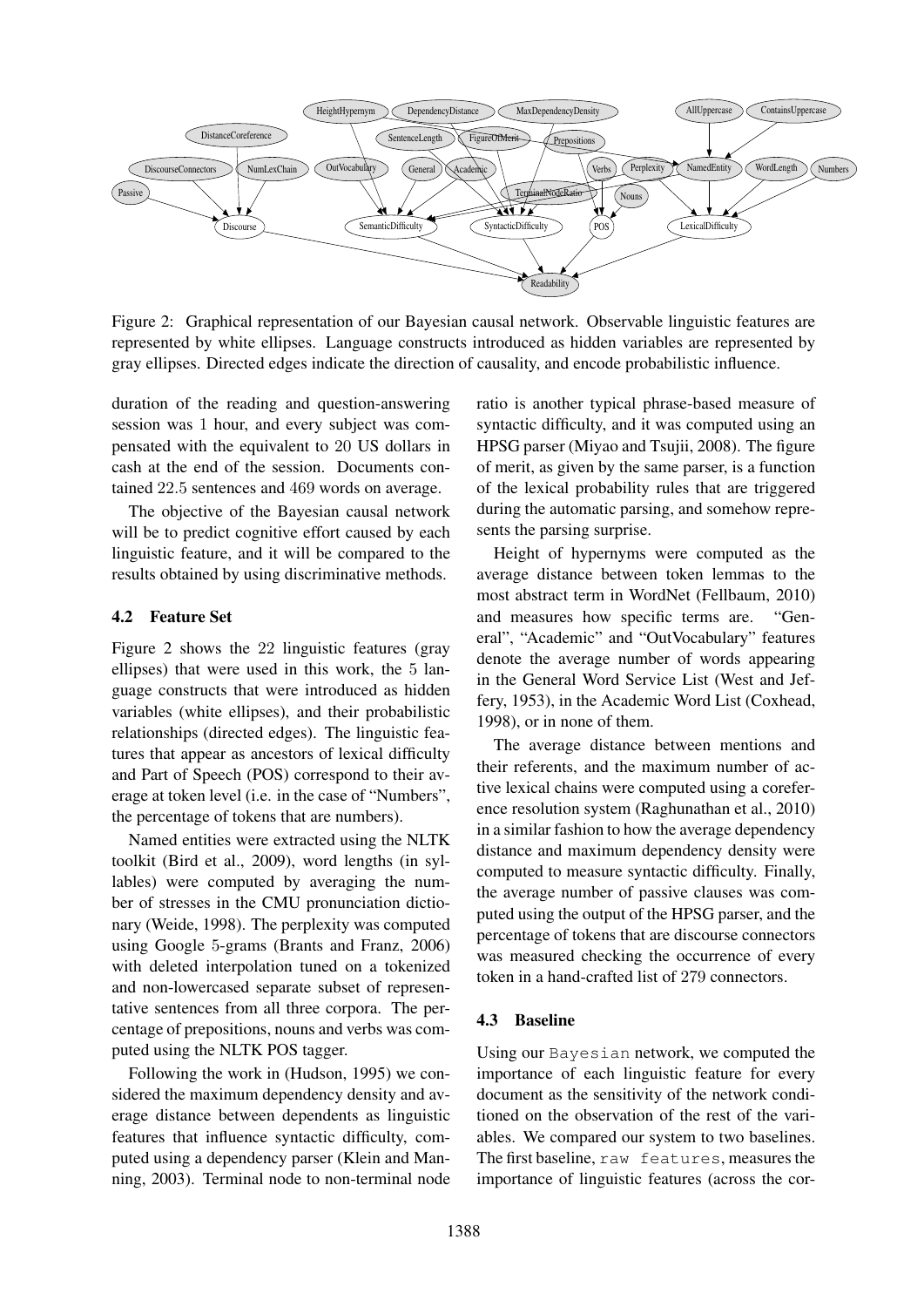

Figure 3: Correlations between predictions of feature impact on reading difficulty and the expected cognitive effort introduced by such features. Confidence intervals are computed at 95%.

pora) as the correlation between each linguistic feature and the readability score. As a second baseline, we chose SVM models due to their success in readability studies (François and Fairon, 2012). We measured their sensitivity to each linguistic feature, by observing the variations on the SVM response due to variations in each linguistic feature (Cortez, 2010), while holding the rest of linguistic variables to their average values. This baseline was built by training and tuning an SVM with a gaussian kernel in a cross-validation setup. Both baselines obtain quantifications of feature influence on readability independent of the document instantiation. For SVM sensitivity analysis, we also computed variability of SVM categorical response to changes in the linguistic feature under study while setting the rest of linguistic features to the instantiations on each document. However, there was a negligible variance in SVM response, and results are not reported for that experiment.

Confidence intervals for all systems were obtained by measuring prediction variability in 10 runs of random sampling with 90% of the data. All linguistic features were discretized in two intervals for the Bayesian network, except the readability score, which had three states (one for each class). This is an important loss of information for the Bayesian network, but it was necessary for computational reasons. SVM and raw features baselines, however, used continuous values.

#### 4.4 Results

Figure 3 shows correlations between predictions of feature impact on reading difficulty and the

expected cognitive effort introduced by such features. The x−axis corresponds to the identifier of each document for which we have estimated cognitive effort using the eye-tracker and the y−axis corresponds to correlations with the systems. Intervals for every prediction at a 95% confidence are displayed above and below each bar.

As it can be observed, raw features do not capture meaningfully cognitive effort and their correlations are close to zero, with a high confidence (narrow confidence intervals). The quantification on linguistic feature importance given by the SVM sensitivity analysis is slightly negative with large confidence intervals, which suggests that this type of analysis is not useful to predict reading difficulties in specific parts of the documents. The Bayesian causal network obtains mild, but consistent and positive correlations with the expected cognitive effort and its confidence intervals show strong significance.

Table 1 shows the most influential linguistic features on reading difficulty for documents 4 and 6. According to the cognitively-grounded reading difficulty, lexical perplexity (surprise), the occurrence of named entities, out of vocabulary words, passive clauses, academic words, nouns and abstraction (hypernyms) are the linguistic features that required longer fixation times in order to understand those documents. The Bayesian network ranked, on top 5, two and three of the most influential linguistic features for document 4 and 6.

## 5 Applications and Future Work

Bayesian causal networks for readability diagnosis have an immediate application to authoring systems, where the inference engine automatically detects text segments that make the text difficult to read. For that purpose, the average quantification of every linguistic feature has to be computed at document level. Then, causal reasoning (Bayesian sensitivity analysis) would be performed to find linguistic features with highest impact on reading difficulty for that specific document. Finally, instantiations of such linguistic features at segment level whose quantifications are above document average would be flagged for edition. Authors can then proceed to amend the text, or assert constraints. These constraints can take the form of "I want to increase readability without sacrificing the current lexical difficulty". Such constraints can be introduced using marginal MAPs as described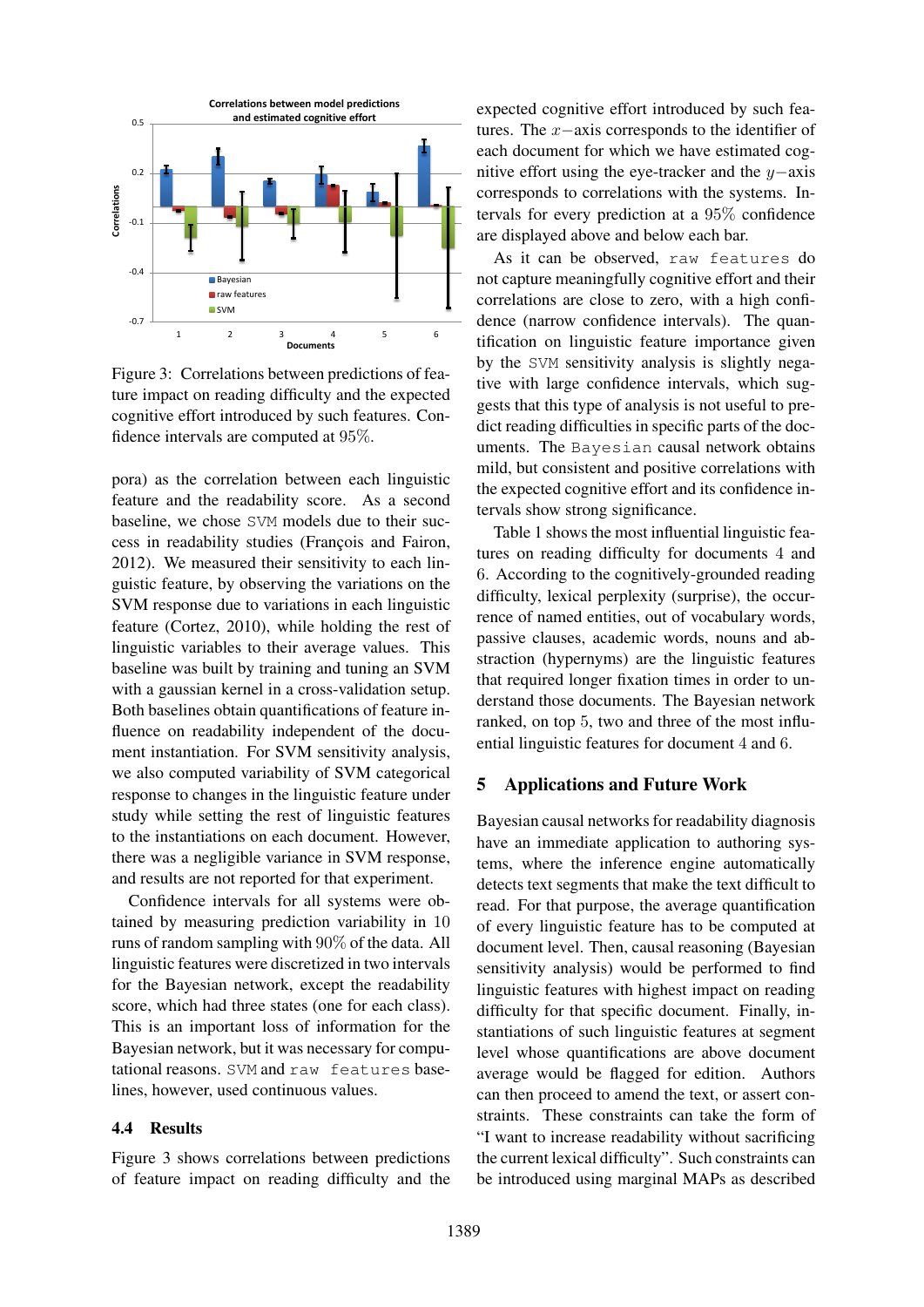| Document 4 | Cognitive effort       | Bayesian              | <b>SVM</b>          | features<br>raw       |
|------------|------------------------|-----------------------|---------------------|-----------------------|
| feature 1  | <b>Nouns</b>           | General               | Dependency density  | General               |
| feature 2  | <b>Out Vocabulary</b>  | <b>Out Vocabulary</b> | General             | <b>Out Vocabulary</b> |
| feature 3  | <b>Passive</b>         | Academic              | Contains uppercase  | Academic              |
| feature 4  | Academic               | Figure of Merit       | Dependency distance | All uppercase         |
| feature 5  | <b>Height Hypernym</b> | Named entities        | <b>Verbs</b>        | Figure of Merit       |
| Document 6 | Cognitive effort       | Bayesian              | <b>SVM</b>          | features<br>raw       |
| feature 1  | <b>Perplexity</b>      | <b>Named entities</b> | Dependency density  | General               |
| feature 2  | <b>Named entities</b>  | Academic              | General             | <b>Out Vocabulary</b> |
| feature 3  | <b>Out Vocabulary</b>  | General               | Contains uppercase  | <b>Academic</b>       |
| feature 4  | <b>Passive</b>         | <b>Perplexity</b>     | Dependency distance | All uppercase         |
| feature 5  | Academic               | Figure of Merit       | <b>Verbs</b>        | Figure of Merit       |

Table 1: List of 5 most influential linguistic features for documents 4 and 6, sorted in descending order. The first column corresponds to the order given by cognitive effort. The rest of the columns correspond to predictions of systems. The Bayesian network finds 2 and 3 out of the 5 most influential features in documents 4 and 6. SVM and raw features provide constant estimations for all documents.

in Section 3.4. There are, however, features that cannot be tweaked individually and would require very complex user actions. Others are simply very difficult to handle by humans, as in the case of the terminal node to non-terminal node ratio.

In an automatic readability optimization setup, a set of transformation actions could be applied on a text, but discerning the most appropriate action can be challenging. Bayesian networks could be a solution to it, since they can infer the desirable configuration of linguistic values for a certain readability level in a given document, and what actions would lead to the largest readability gain.

The remaining challenges when working with non-parametric Bayesian networks are two. The first one is the necessary loss of information that occurs when discretizing features, and parametric models are possible solutions. Finding better network topologies is also an interesting challenge that brings linguistic insights into readability studies and increases the predictive power of the model. One approach is to refine the network using more thoughtful linguistic knowledge. Another possibility is to automatically estimate the optimal network topology driven by data, but causal properties could be difficult to preserve.

We used indirect measurements of cognitive effort that rely on the computation of a normalized fixation time on every linguistic feature. Fixation durations were recorded using a precise eyetracker, but data collection is rarely exempt of systematic errors and new methods to estimate cognitive effort should account for this degraded calibration. Moreover, certain aspects of cognitive ef-

fort might not be reflected by fixation times, and other features of eye movements, such as regressions or changes in pupil diameter can be valuable.

Since estimations of feature impact on readability depends on each document, it was difficult to compare our findings to prior work. Future investigations in readability diagnosis would benefit from a combination of indirect measurements of cognitive effort and readability annotations by linguistic experts at sub-document level, that could be shared within the research community.

# 6 Conclusions

Discriminative models are built to predict readability and correlate well with human judgment. Those models are good readability predictors, but fail at explaining the causes of unreadability. With the intention of assisting humans to optimize readability or to fully automate it, we need methods able to infer the causes of readability.

We have presented the application of Bayesian causal networks to build generative readability models. To reduce the number of dependencies between linguistic features, we introduced language constructs as hidden variables and estimated the parameter values using the EM algorithm.

Using our proposed Bayesian causal network, we measured the impact of every linguistic feature in presence of all other variables, and compared the prediction accuracy to grounded cognitive effort. Our method showed significant and positive correlations with cognitive effort, suggesting that it is able to capture linguistic features that cause difficulties in reading for specific documents.